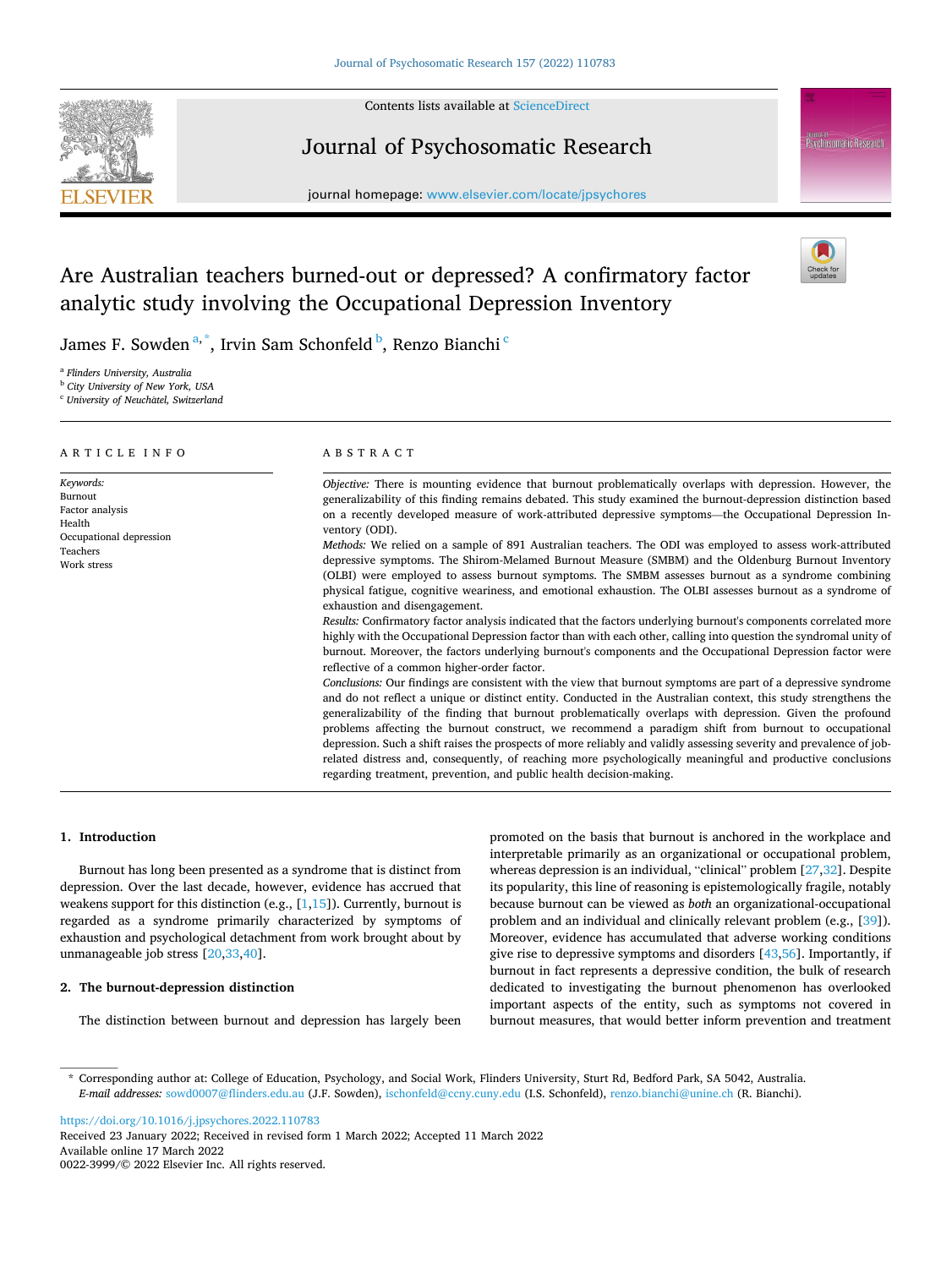strategies and allow for stronger worker protection. The perspectives of clinical psychology may have been perilously neglected.

An obstacle impeding research on burnout–depression overlap is the unclear definition of the burnout construct itself. While depression has been defined both dimensionally and diagnostically, burnout remains diagnostically uncharacterized [[15,38\]](#page-4-0). The impossibility of diagnosing burnout has been a hindrance to case identification and prevalence estimation. In a review conducted more than two decades ago, Weber and Jaekel-Reinhard [[52\]](#page-5-0) stated that "[t]he prevalence rates [of burnout] published in the literature for individual occupations must be regarded sceptically, as the definitions and diagnostic criteria used are not uniform" (p. 513). In the time since Weber and Jaekel-Reinhard [\[52](#page-5-0)] published their paper, this problem has not been resolved. For example, in a recent review of 182 studies of physician burnout, Rotenstein et al. [[38\]](#page-4-0) isolated 142 unique definitions of burnout. This state of affairs means that we, in effect, are attempting to treat and prevent a condition that we are not able to clearly circumscribe and identify in the first place [[45\]](#page-4-0). In more practical terms, relying on a loosely defined and nosologically uncharacterized entity such as burnout is problematic for worker protection, notably when it comes to benefits such as sick pay. Given the uncertainty surrounding the very nature of the burnout phenomenon, the overlap with depression warrants attention, especially considering depression's established nosological status, solid pathophysiological foundations, and empirically proven approaches to treatment and prevention [\[37,45](#page-4-0),[54\]](#page-5-0).

Approached from a biological perspective, the characterization of burnout is even more problematic. van Dam [\[51](#page-5-0)] observed: "… from a biological point of view, it does not matter whether the chronic stress is caused by working conditions or private circumstances or both. It is about the consequences of (chronic) stress for the functioning of the biological processes in the organism that also affect psychological processes and social behaviour" (p. 1). In a similar vein, Bianchi et al. [\[14](#page-4-0)] indicated: "Any activity [either work-related or not] able to elicit an acute stress response in the organism can potentially elicit a chronic activation of the stress response… and, therefore, contribute to the development of burnout" (pp. 358–359). These reflections have received limited attention in burnout research to date.

The overlap between burnout and depression and the problems identified in burnout's conceptualization and measurement have prompted the development of the Occupational Depression Inventory (ODI), a measure devised to assess depressive symptoms *that individuals ascribe to their job* [\[5\]](#page-4-0). The ODI was developed with reference to the nine diagnostic symptom criteria for major depression documented in the *Diagnostic and statistical manual of mental disorders*, fifth edition (*DSM-5*; [[2](#page-4-0)]). By contrast with measures of burnout, the ODI allows for both a dimensional (continuum-based) and categorical (diagnostic) approach to job-related distress [\[5\]](#page-4-0). The instrument has demonstrated exceptionally robust psychometric and structural properties across countries, languages, and occupations [\[4](#page-4-0)–6,[8,22](#page-4-0)].

As noted earlier, the distinction between burnout and depression has been maintained, to a large extent, on the grounds that burnout is anchored in the workplace, whereas depression is not. Leiter and Durup [[27\]](#page-4-0) contended that "[t]he distinction between burnout and depression derives in part from differences in their attributional patterns, and [their] context specificity" (p. 359), adding that the "frameworks provided by established perspectives of clinical psychology for explaining personal distress are not suited to explaining … largely interpersonal and organizational constructs [such as burnout]" (p. 357). Thus, burnout has been viewed as a social rather than an individual problem, to be dealt with in the organizational and occupational context [[18,27,34](#page-4-0)].

The logic supporting the burnout-depression distinction is muddy because burnout may be work-anchored *and* depressive in nature without contradiction [\[15](#page-4-0)]. Moreover, the view that burnout is a social problem whereas depression is not appears to be untenable because both entities can be (and have been) approached from a social and an

individual diathesis standpoint [[9](#page-4-0)]. Interestingly, burnout as primarily a social problem also produces the paradoxical situation in which a social problem is assessed exclusively based on individual symptoms. Indeed, burnout scales focus on symptoms experienced by workers rather than working conditions. In any case, Leiter and Durup's [\[27](#page-4-0)] central concern regarding attributional patterns to work is addressed by the recently developed ODI, which assesses each core symptom of major depression using items incorporating attributions to work [\[5](#page-4-0)]. There has been a paucity of research on the overlap of burnout measures with the ODI to date.

## **3. The "syndromal hypothesis"**

The overlap of burnout with depression has been recently addressed relying on the very definition of what constitutes a syndrome [\[15](#page-4-0)]. By definition, a syndrome refers to a "grouping of signs and symptoms, based on their frequent co-occurrence" ([[2](#page-4-0)]; for a similar definition applying in burnout research, see [[46\]](#page-4-0)). On this basis, it has been hypothesized that if burnout is a distinct syndrome from depression, then burnout's symptoms should be associated more strongly with each other than with depressive symptoms. We refer to this hypothesis under the label of "syndromal hypothesis." The importance of the syndromal hypothesis for burnout's distinctiveness has been underlined by many investigators, including Maslach et al. [\[31](#page-4-0)].

## **4. The present study**

This study investigated the overlap between burnout and depression using the recently developed ODI and two widely used burnout measures, the Shirom-Melamed Burnout Measure (SMBM) and the Oldenburg Burnout Inventory (OLBI). We tested the previously described syndromal hypothesis using confirmatory factor analysis (CFA). CFA is particularly well-suited to infer syndromal connections [\[12](#page-4-0)]. Based on the state of the art, we hypothesized that (a) the factors linked to the SMBM, the OLBI, and the ODI would correlate highly with each other, (b) the factors linked to the SMBM and the OLBI would correlate less highly with each other than with the factor linked to the ODI, and (c) a second-order factor model comprising first-order factors based on the configurations of the items in the abovementioned (sub)scales would fit the data.

We conducted the research by studying a sample of schoolteachers. Teachers are an apt group for research into burnout and occupational depression, because teachers are particularly susceptible to workplace stress; their roles often include excessive workloads, managing disruptive or emotionally demanding classroom behaviour, and can include being subjected to physical intimidation and violence [\[30,41](#page-4-0),[42,48,50](#page-4-0)]. The rates of teachers leaving the profession have also been linked to burnout syndrome, although in the Australian context, teacher attrition rates are difficult to estimate [\[49](#page-4-0),[53\]](#page-5-0).

The present study is intended to contribute to the research literature in several ways. First, the previously mentioned problems inhering in the burnout construct do not appear any closer to resolution. Clarifying the extent to which burnout overlaps with depression may constitute a critical step in resolving the definitional confusion surrounding burnout and informing the way the World Health Organization and national health institutions should approach burnout. Second, this study may provide evidence supporting the deployment of a new measure, the ODI, which is designed to facilitate identification of clinically relevant levels of job-related distress (case identification) and allow for prevalence estimation of occupational depression. As such, this study may help clarify the extent to which a paradigm shift in the way we conceive of job-related distress is warranted. Third, this study is one of the first empirical studies targeting the overlap between burnout and depression in the Australian context. The present study may inform the development of new treatment and prevention strategies and offer public health policymakers more solid grounds on which to base their decisions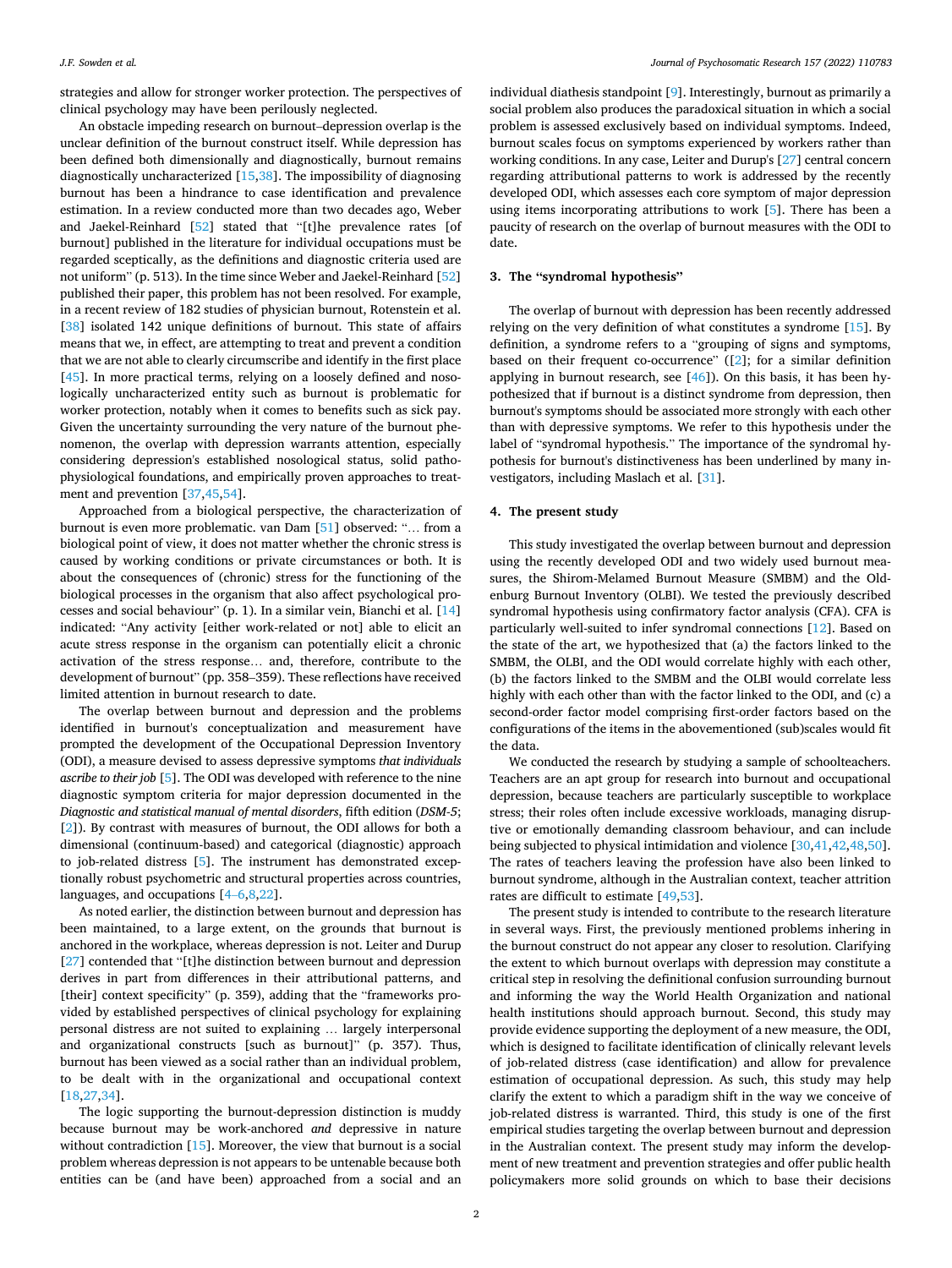regarding the pervasive problem of job-related distress.

## **5. Methods**

## *5.1. Participants*

Our sample consisted of 891 qualified schoolteachers recruited in Australia. All participants had worked as a classroom teacher at some point in their career ( $M_{\text{AGE}} = 41$ ;  $SD_{\text{AGE}} = 10.32$ ). Female teachers ( $n =$ 826; 93%) overwhelmingly outnumbered male teachers. This somewhat contrasts with the proportion of females in full time teaching roles in Australia in 2020 at 71% [\[3](#page-4-0)]. The median length of service as a teacher was roughly 13 years, with the largest proportion of participants reporting as being in service from 0 to 5 years (24%). In this sample, 7.2% of participants had been teaching for more than 30 years, and only 1.5% of participants reported as not currently in-service as a teacher.

The sample was recruited in May and June 2021 through several means. Individual school administrations—private and public—and private teacher organisations agreed to assist in recruitment by circulating a survey-flyer email among staff and members. The flyers contained a brief description of the study, its context, estimated completion time, and potential benefits, along with a link to an electronic online questionnaire on Qualtrics. Advertisements were also posted on Australian teacher social media pages. More detailed information about the study was provided on an introductory page to the electronic survey. Participation was entirely voluntary. Respondents provided consent to participate. Eligibility criteria were that participants were qualified Australian school teachers at any level, who were currently or had previously been employed as a classroom teacher. Approval for the study was granted by the MASKED FOR REVIEW Human Research Ethics Committee.

## *5.2. Measures*

#### *5.2.1. Measures of burnout*

Burnout symptoms were assessed using the SMBM [\[47](#page-4-0)] and the OLBI [[20\]](#page-4-0). Both measures are work-contextualised questionnaires that have been increasingly used in burnout research. Both measures are available free of charge, in contrast to measures of burnout such as the Maslach Burnout Inventory [\[31](#page-4-0)], which are quite costly. Descriptive statistics are displayed in Table 1.

The SMBM comprises 14 items asking participants to rate on a 7 point Likert-type scale the frequency—ranging from "almost never" (1) to "all of the time" (7)—with which they experienced symptoms of burnout. Burnout symptoms were assessed over the preceding two weeks. The SMBM is comprised of three components: *physical fatigue*, *cognitive weariness*, and *emotional exhaustion*. In this study, Cronbach's alphas were 0.923 for physical fatigue, 0.955 for cognitive weariness, and 0.936 for emotional exhaustion.

The OLBI assesses burnout symptoms based on two components—*exhaustion* and *disengagement*—and comprises 16 items rated on a Likert scale, from 1 for "strongly disagree" to 5 for "strongly agree"

## **Table 1**  Descriptive statistics.

|                                                       | M              | SD             | Skewness          | Kurtosis             |
|-------------------------------------------------------|----------------|----------------|-------------------|----------------------|
| Occupational depression (ODI)                         | 1.576          | 0.699          | 0.002             | $-0.646$             |
| Physical fatigue (SMBM)<br>Cognitive weariness (SMBM) | 4.907<br>3.944 | 1.188<br>1.307 | $-0.443$<br>0.113 | $-0.273$<br>$-0.537$ |
| Emotional exhaustion (SMBM)                           | 3.094          | 1.347          | 0.529             | $-0.226$             |
| Burnout (SMBM)                                        | 3.983          | 1.061          | $-0.043$          | $-0.372$             |
| Disengagement (OLBI)                                  | 3.284          | 0.681          | $-0.369$          | $-0.037$             |
| Exhaustion (OLBI)                                     | 3.889          | 0.641          | $-0.661$          | 0.658                |
| Burnout (OLBI)                                        | 3.588          | 0.575          | $-0.580$          | 0.537                |

Notes. ODI: Occupational Depression Inventory; SMBM: Shirom-Melamed Burnout Measure; OLBI: Oldenburg Burnout Inventory.

[[20\]](#page-4-0). Items are both negatively and positively worded. Cronbach's alphas were 0.763 for disengagement and 0.754 for exhaustion.

## *5.2.2. Measure of occupational depression*

Work-attributed depressive symptoms were measured by the ODI [[5](#page-4-0)]. The ODI assesses work-attributed depressive symptoms [\[5,6](#page-4-0),[8\]](#page-4-0). The ODI was developed as a unidimensional instrument with reference to the nine diagnostic symptom criteria for major depression of the *DSM-5* [[2](#page-4-0)]. Respondents report on symptoms experienced over the preceding two weeks using a 4-point Likert-type scale, rating frequency from 0 ("never or almost never") to 3 ("nearly every day"). Using the ODI's diagnostic algorithm [\[5\]](#page-4-0), we found that about 34% of the teachers in our sample met the criteria for a provisional diagnosis of occupational depression. The instrument's reliability was excellent, Cronbach's alpha  $= 0.903$ . The ODI has shown robust psychometric and structural properties to date [4–[6,8,22\]](#page-4-0). The ODI is available at no cost. Descriptive statistics are displayed in Table 1.

## *5.3. Data analysis*

We conducted our CFAs in Mplus 8.6 [[36\]](#page-4-0). The items of the instruments were treated as ordinal, and the weighted least squares—mean and variance adjusted—(WSLMV) estimation method was employed [\[28](#page-4-0)]. Model fit was assessed with the following indices: the Root Mean Square Error of Approximation (RMSEA; cut-off value, 0.080), the Comparative Fit Index (CFI; cut-off, 0.950), the Tucker-Lewis Index (TLI; cut-off, 0.950), and the Standardised Root Mean Square Residual (SRMR; cut-off, 0.050; [\[24,25](#page-4-0)]).

To inquire into the correlations among the latent variables linked to each of our (sub)scales of interest, we conducted a first-order CFA. Exhaustion, Disengagement, Physical Fatigue, Cognitive Weariness, Emotional Exhaustion, and Occupational Depression factors were defined consistent with the configuration of each original (sub)scale. Thus, for instance, the six physical fatigue items of the SMBM were allowed to load on a Physical Fatigue factor, and the nine occupational depression items of the ODI were allowed to load on an Occupational Depression factor. A key objective of this first-order CFA was to ascertain whether the Exhaustion, Disengagement, Physical Fatigue, Cognitive Weariness, and Emotional Exhaustion factors correlated more strongly with each other than with the Occupational Depression factor. A secondorder CFA was then run to determine whether the Exhaustion, Disengagement, Physical Fatigue, Cognitive Weariness, Emotional Exhaustion, and Occupational Depression factors would load substantially on a common higher-order factor.

# **6. Results**

Our first-order confirmatory factor analytic model showed an acceptable fit: RMSEA = 0.066 (90% confidence interval [CI]: 0.064–0.068); CFI = 0.962; TLI = 0.959; SRMR = 0.047;  $\chi^2$  (687) = 3369.134. The six factors substantially correlated with each other—from 0.415 to 0.769 ( $M = 0.622$ ,  $SD = 0.110$ ; [Table 2](#page-3-0)). The five latent factors linked to the OLBI and SMBM correlated less strongly with each other—a mean of 0.587—than with the Occupational Depression factor—a mean of 0.693. The Exhaustion and Disengagement factors (linked to the OLBI) correlated 0.720 with one another and 0.730 with the Occupational Depression factor (linked to the ODI). The Physical Fatigue, Cognitive Weariness, and Emotional Exhaustion factors (linked to the SMBM) correlated 0.574 with each other and 0.668 with the Occupational Depression factor (linked to the ODI). Factor loadings are displayed in Supplemental Table 1.

Our second-order confirmatory factor analytic model, involving the Exhaustion, Disengagement, Physical Fatigue, Cognitive Weariness, Emotional Exhaustion, and Occupational Depression factors as firstorder factors, showed a fit that was essentially as satisfactory as the fit of our first-order model: RMSEA = 0.066 (90% CI: 0.064, 0.068); CFI =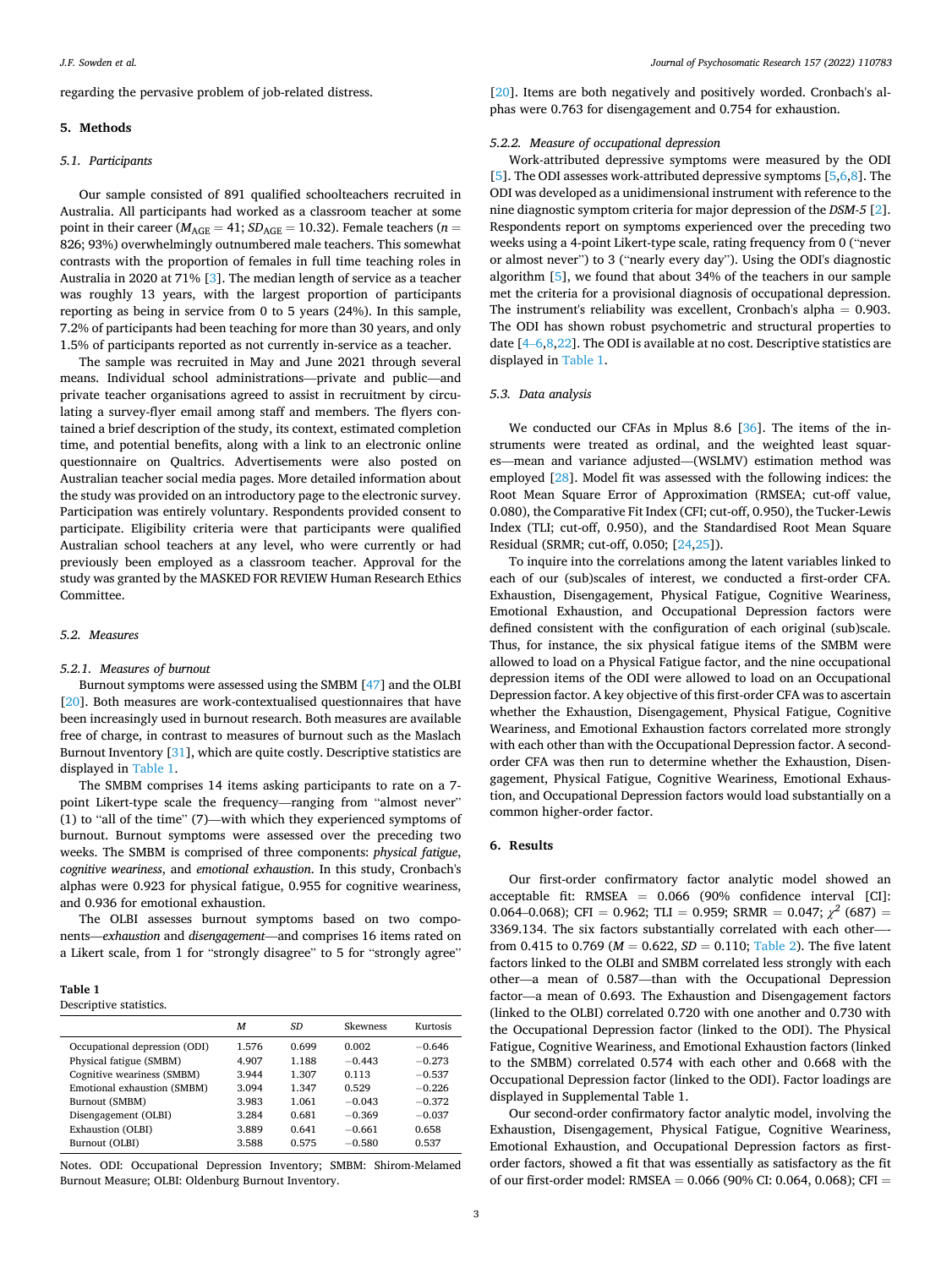<span id="page-3-0"></span>Correlations among the latent factors in the first-order confirmatory factor analysis.

|                                       | Occupational Depression<br>(ODI) | Physical Fatigue<br>(SMBM) | <b>Cognitive Weariness</b><br>(SMBM) | <b>Emotional Exhaustion</b><br>(SMBM) | Disengagement<br>(OLBI) |  |
|---------------------------------------|----------------------------------|----------------------------|--------------------------------------|---------------------------------------|-------------------------|--|
| Physical Fatigue (SMBM)               | 0.769                            |                            |                                      |                                       |                         |  |
| Cognitive Weariness (SMBM)            | 0.700                            | 0.681                      | _                                    |                                       |                         |  |
| <b>Emotional Exhaustion</b><br>(SMBM) | 0.535                            | 0.516                      | 0.524                                |                                       |                         |  |
| Disengagement (OLBI)                  | 0.732                            | 0.714                      | 0.546                                | 0.537                                 |                         |  |
| Exhaustion (OLBI)                     | 0.727                            | 0.682                      | 0.533                                | 0.415                                 | 0.720                   |  |

Notes. ODI: Occupational Depression Inventory; SMBM: Shirom-Melamed Burnout Measure; OLBI: Oldenburg Burnout Inventory. All correlations are statistically significant at *p <* .001.

0.962; TLI = 0.959; SRMR = 0.050;  $\chi^2$  (696) = 3414.897. All first-order factors strongly loaded on the higher-order factor—from 0.617 for Emotional Exhaustion to 0.900 for Occupational Depression  $(M = 0.791)$ ,  $SD = 0.100$ .

### **7. Discussion**

The present study assessed the extent of overlap between burnout and depression relying on two prominent measures of burnout—the SMBM and the OLBI—and a recently developed measure of occupational depression—the ODI. The study, conducted within the Australian educational context, assessed the syndromal hypothesis, which holds that if burnout is a syndrome distinct from depression, then burnout's symptoms should be associated more strongly with each other than with depressive symptoms. Our findings indicate that the syndromal hypothesis does not hold.

We found that the factors underlying burnout's components correlated more highly with the Occupational Depression factor than with each other, suggesting that burnout symptoms are part of a depressive syndrome and do not reflect a unique or distinct entity. Moreover, the factors underlying burnout's components and the Occupational Depression factor were reflective of a common higher-order factor. These findings indicate that burnout's distinctiveness vis-à-vis depression is problematic, consistent with the results of previous CFA studies [[12\]](#page-4-0), longitudinal investigations [\[1\]](#page-4-0), and recent meta-analyses in which the correlations among burnout's components were compared to the correlations of burnout's components with depression [[15,44](#page-4-0)]. Furthermore, our findings are in keeping with the view that the burnout construct captures depressive symptoms, but in a truncated mannerwith an overemphasis on exhaustion and psychological detachment from work.

The correlations among the latent factors linked to the SMBM, OLBI, and the ODI were conspicuously large. Our results are in keeping with those of recent meta-analyses showing high correlations between burnout (sub)scales and (general) depression scales [[16,35\]](#page-4-0). We note that in these meta-analyses, the correlations among the measures of burnout and depression were not corrected for measurement error. Moreover, these meta-analyses did not compare the correlations among burnout's components with the correlations of burnout's components with depression, thus leaving the syndromal hypothesis unaddressed.

Burnout–depression overlap is worth discussing in the broader context of construct redundancy and construct proliferation in psychology, a set of problems that has led to criticisms that researchers do not take construct validity, particularly discriminant validity, seriously enough [\[11,23](#page-4-0),[26](#page-4-0)]. The "replication crisis" currently sweeping the field has been largely attributed to methodological shortcomings [\[29](#page-4-0)]. Effective, theory-grounded scale construction and stringent psychometric and structural examinations are imperative for the scales we use in research and practice. Psychological research and practice are heavily dependent on the quality of the measures employed. If we are to cultivate rigour and trustworthiness in our findings, discriminant validity must be part of the *minimum* standards for scale use. The constructs in our psychological theories and the instruments we use to assess those

constructs must rest on evidence of validity; contrary evidence requires close inspection [\[17,23](#page-4-0)]. As Hodson [\[23\]](#page-4-0) wrote, "construct proliferation congests psychology journals and offers the field less (not more) insight into human nature" (p. 1). He added that "[w]hat could be more critical to a scientific discipline … than failures to accurately capture the phenomenon of investigation?" (p. 1).

Burnout remains uncharacterized and unrecognized as a disorder or medical condition by the *ICD-11* and *DSM-5* [\[2,19](#page-4-0)[,55](#page-5-0)]. The impossibility of diagnosing burnout obstructs case identification, prevalence estimation, and treatment planning, and has implications for matters of public health policymaking and industrial relations [\[9,10\]](#page-4-0). In light of the limitations of the burnout construct and the overlap of burnout with depression, the introduction of the ODI opens the possibility of a paradigm shift from burnout to occupational depression. The ODI represents a possible solution to the aforementioned problems of case identification, prevalence estimation, and treatment planning [[5,7,45](#page-4-0)]. Approaching job-related distress within the domain of depression may also facilitate workers' access to sick pay and other forms of compensation (e.g., treatment payment).

#### *7.1. Limitations and strengths*

This study has at least four limitations. First, we focused exclusively on the teaching profession, which might limit the generalizability of the findings. We note, however, that the patterns of associations between burnout and occupational depression are not expected to vary based on the occupation of interest [[1](#page-4-0)]. Second, we used a convenience sample with unknown representativeness (e.g., in terms of age, sex, or health status). Third, the sample was 93% female. Examining a higher number of men would have been preferable. Fourth, distressed teachers may have been over-represented. Indeed, about one third of the teachers in our sample met the criteria for a provisional diagnosis of occupational depression. Future studies may benefit from the use of probability sampling methods.

The present study also has several strengths, such as the use of advanced statistical analyses, the inclusion of two different burnout scales (the OLBI and the SMBM), and the examination of burnoutdepression overlap in Australia—a country in which the issue has received little attention. Instead of relying on "classical," cause-neutral depression scales, this study employed the ODI, which specifically focuses on work-attributed depressive symptoms, and as such yields evidence that contributes to overcoming a lengthy standoff in understanding the nature of burnout [[35\]](#page-4-0). In a similar vein, being one of the first studies assessing the overlap between burnout and *occupational*  depression, it contains evidence supportive of the idea of adapting existing treatments for depression for addressing job-related distress, a prospect that has been obfuscated on the grounds that burnout is not a depressive phenomenon.

## *7.2. Concluding remarks*

The present study carries further the notion that the burnout–depression distinction is problematic. Our findings indicate that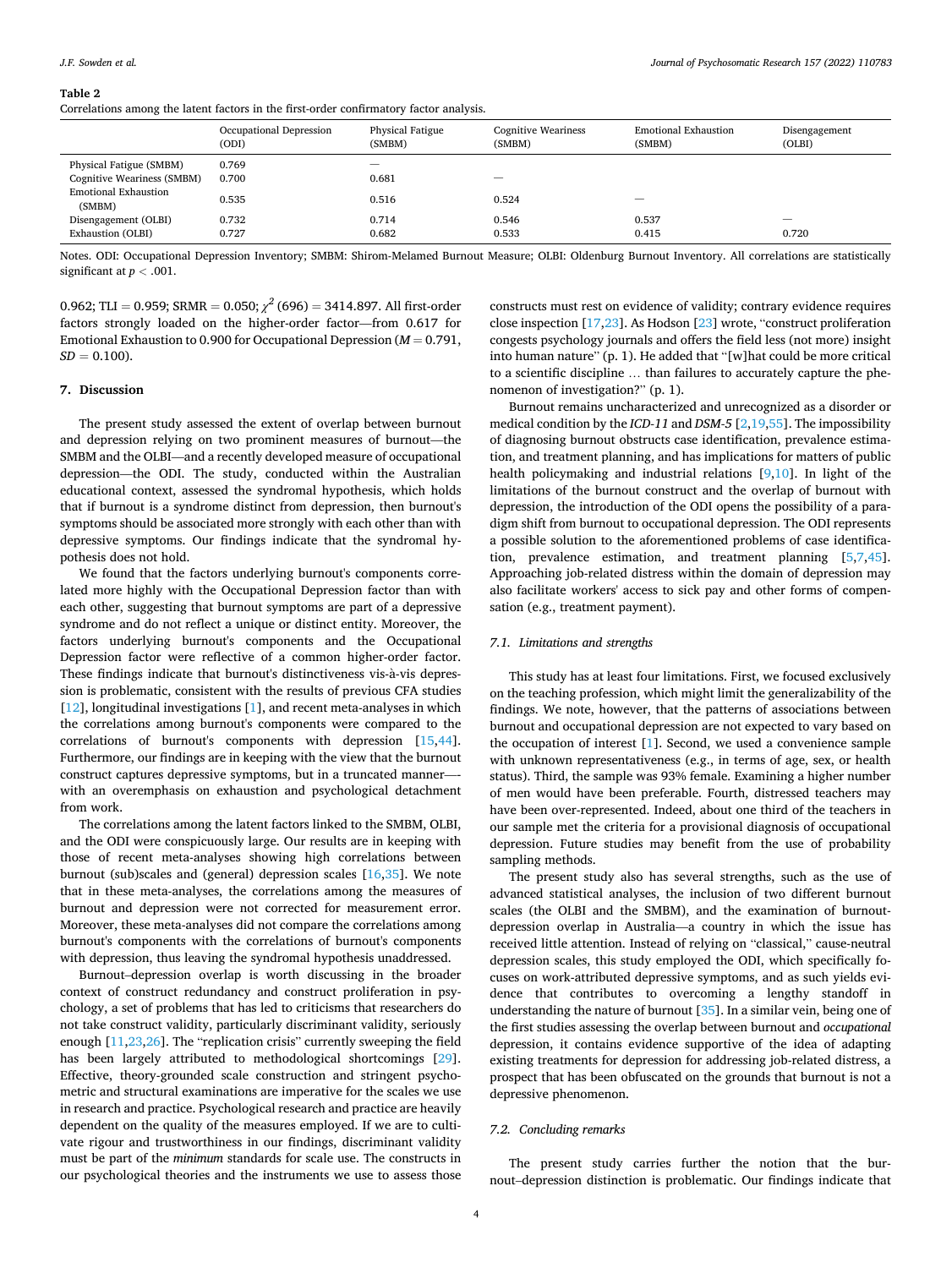<span id="page-4-0"></span>burnout symptoms are part of a depressive syndrome and do not reflect a unique or distinct entity. The ODI is superior to burnout measures in many ways (see [7], and [13]). For instance, the ODI offers a broader symptom coverage, allows for both a dimensional (continuum-based) and a categorical (diagnostic) approach to job-related distress, and exhibits excellent psychometric and structural properties. Given the profound problems affecting the burnout construct and the overlap of burnout with depression, we recommend that occupational health specialists interested in job-related distress turn to the construct of occupational depression and use the ODI.

## **Appendix A. Supplementary data**

Supplementary data to this article can be found online at [https://doi.](https://doi.org/10.1016/j.jpsychores.2022.110783)  [org/10.1016/j.jpsychores.2022.110783](https://doi.org/10.1016/j.jpsychores.2022.110783).

#### **References**

- [1] K. Ahola, J. Hakanen, R. Perhoniemi, P. Mutanen, Relationship between burnout and depressive symptoms: a study using the person-centred approach, Burn. Res. 1 (1) (2014) 29–37, [https://doi.org/10.1016/j.burn.2014.03.003.](https://doi.org/10.1016/j.burn.2014.03.003)
- [2] American Psychiatric Association, Diagnostic and Statistical Manual of Mental Disorders, 5th ed., American Psychiatric Association, 2013. [https://www.psychia](https://www.psychiatry.org/psychiatrists/practice/dsm) [try.org/psychiatrists/practice/dsm.](https://www.psychiatry.org/psychiatrists/practice/dsm)
- [3] Australian Bureau of Statistics, Schools, 2020, Retrieved from: [https://www.abs.](https://www.abs.gov.au/statistics/people/education/schools/latest-release)  ov.au/statistics/people/education/schools/latest-release, 2020.
- [4] R. Bianchi, G. Manzano-García, P. Montañés-Muro, E.A. Schonfeld, I.S. Schonfeld, Occupational depression in a Spanish-speaking sample: associations with cognitive performance and work-life characteristics, J. Work Organ. Psychol. (2022), <https://doi.org/10.5093/jwop2022a5>(in press).
- [5] R. Bianchi, I. Schonfeld, The occupational depression inventory: a new tool for clinicians and epidemiologists, J. Psychosom. Res. 138 (2020), 110249, [https://](https://doi.org/10.1016/j.jpsychores.2020.110249)  [doi.org/10.1016/j.jpsychores.2020.110249](https://doi.org/10.1016/j.jpsychores.2020.110249).
- [6] R. Bianchi, I. Schonfeld, Occupational depression, cognitive performance, and task appreciation: a study based on Raven's advanced progressive matrices, Front. Psychol. 12 (2021), 695539, https://doi.org/10.3389/fpsyg.2021.695
- [7] R. Bianchi, I.S. Schonfeld, Who needs to be "burned-out"? Time for a new approach to job-related distress, Eur, Psychiatry 64 (1) (2021), e65, [https://doi.org/](https://doi.org/10.1192/j.eurpsy.2021.2240) [10.1192/j.eurpsy.2021.2240](https://doi.org/10.1192/j.eurpsy.2021.2240).
- [8] R. Bianchi, I. Schonfeld, Is the occupational depression inventory predictive of cognitive performance? A focus on inhibitory control and effortful reasoning, Personal. Individ. Differ. 184 (2022), 111213, [https://doi.org/10.1016/j.](https://doi.org/10.1016/j.paid.2021.111213)  [paid.2021.111213.](https://doi.org/10.1016/j.paid.2021.111213)
- [9] R. Bianchi, I. Schonfeld, E. Laurent, Burnout or depression: both individual and social issue, Lancet 390 (10091) (2017), [https://doi.org/10.1016/S0140-6736\(17\)](https://doi.org/10.1016/S0140-6736(17)31606-9)  [31606-9,](https://doi.org/10.1016/S0140-6736(17)31606-9) 230–230.
- [10] R. Bianchi, I.S. Schonfeld, E. Laurent, Can we trust burnout research? Ann. Oncol. 28 (9) (2017) 2320–2321, [https://doi.org/10.1093/annonc/mdx267.](https://doi.org/10.1093/annonc/mdx267)
- [11] R. Bianchi, I. Schonfeld, E. Laurent, Burnout syndrome and depression, in: Y.- K. Kim (Ed.), *Understanding Depression: Volume 2. Clinical Manifestations, Diagnosis and Treatment* (Pp. 187–202), Springer, 2018, [https://doi.org/10.1007/978-981-](https://doi.org/10.1007/978-981-10-6577-4_14)  [10-6577-4\\_14.](https://doi.org/10.1007/978-981-10-6577-4_14)
- [12] R. Bianchi, I. Schonfeld, J. Verkuilen, A five-sample confirmatory factor analytic study of burnout-depression overlap, J. Clin. Psychol. 76 (4) (2020) 801–821, [https://doi.org/10.1002/jclp.22927.](https://doi.org/10.1002/jclp.22927)
- [13] R. Bianchi, J.F. Sowden, A paradigm shift from burnout to occupational depression, J. Affect. Disord. 303 (2022) 230–232, [https://doi.org/10.1016/j.](https://doi.org/10.1016/j.jad.2022.02.049) ad.2022.02.049
- [14] R. Bianchi, D. Truchot, E. Laurent, R. Brisson, I. Schonfeld, Is burnout solely jobrelated? A critical comment, Scand. J. Psychol. 55 (2014) 357–361, [https://doi.](https://doi.org/10.1111/sjop.12119)  [org/10.1111/sjop.12119](https://doi.org/10.1111/sjop.12119).
- [15] R. Bianchi, J. Verkuilen, I. Schonfeld, J. Hakanen, M. Jansson-Fröjmark, G. Manzano-García, E. Laurent, L. Meier, Is burnout a depressive condition? A 14 sample meta-analytic and bifactor analytic study, Clin. Psychol. Sci. 9 (4) (2021) 579–597, <https://doi.org/10.1177/2167702620979597>.
- [16] C. Chen, S.T. Meier, Burnout and depression in nurses: a systematic review and meta-analysis, Int. J. Nurs. Stud. 124 (2021), 104099, [https://doi.org/10.1016/j.](https://doi.org/10.1016/j.ijnurstu.2021.104099)  inurstu.2021.104099.
- [17] J.M. Cortina, Z. Sheng, S.K. Keener, K.R. Keeler, L.K. Grubb, N. Schmitt, S. Tonidandel, K.M. Summerville, E.D. Heggestad, G.C. Banks, From alpha to omega and beyond! A look at the past, present, and (possible) future of psychometric soundness in the journal of applied psychology, J. Appl. Psychol. 105 (12) (2020) 1351–1381, [https://doi.org/10.1037/apl0000815.](https://doi.org/10.1037/apl0000815)
- [18] R.M. Epstein, M.R. Privitera, Doing something about physician burnout, Lancet 388 (10057) (2016) 2216–2217, [https://doi.org/10.1016/S0140-6736\(16\)31332-](https://doi.org/10.1016/S0140-6736(16)31332-0)  [0.](https://doi.org/10.1016/S0140-6736(16)31332-0)
- [19] G. Grossi, A. Perski, W. Osika, I. Savic, Stress-related exhaustion disorder clinical manifestation of burnout? A review of assessment methods, sleep impairments, cognitive disturbances, and neuro-biological and physiological changes in clinical burnout, Scand. J. Psychol. 56 (6) (2015) 626–636, [https://doi.org/10.1111/](https://doi.org/10.1111/sjop.12251) [sjop.12251](https://doi.org/10.1111/sjop.12251).
- [20] J.R.B. Halbesleben, E. Demerouti, The construct validity of an alternative measure of burnout: investigating the English translation of the Oldenburg burnout inventory, Work Stress. 19 (3) (2005) 208–220, [https://doi.org/10.1080/](https://doi.org/10.1080/02678370500340728) 0260340728
- [22] C. Hill, L.T. de Beer, R. Bianchi, Validation and measurement invariance of the occupational depression inventory in South Africa, PLoS One 16 (12) (2021), //doi.org/10.1371/journal.pone.0261271 e0261271-e0261271.
- [23] G. Hodson, Construct jangle or construct mangle? Thinking straight about (nonredundant) psychological constructs, J. Theor. Soc. Psychol. (2021), [https://](https://doi.org/10.1002/jts5.120)  [doi.org/10.1002/jts5.120.](https://doi.org/10.1002/jts5.120) Advance online publication.
- [24] L.-T. Hu, P.M. Bentler, Cutoff criteria for fit indexes in covariance structure analysis: conventional criteria versus new alternatives, Struct. Equ. Model. 6 (1) (1999) 1–55,<https://doi.org/10.1080/10705519909540118>.
- [25] [R.B. Kline, Principles and Practice of Structural Equation Modeling, 4th ed., The](http://refhub.elsevier.com/S0022-3999(22)00068-X/rf0125)  [Guilford Press, 2016](http://refhub.elsevier.com/S0022-3999(22)00068-X/rf0125).
- [26] H. Le, F.L. Schmidt, J.K. Harter, K.J. Lauver, The problem of empirical redundancy of constructs in organizational research: an empirical investigation, Organ. Behav. Hum. Decis. Process. 112 (2) (2010) 112–125, [https://doi.org/10.1016/j.](https://doi.org/10.1016/j.obhdp.2010.02.003) [obhdp.2010.02.003.](https://doi.org/10.1016/j.obhdp.2010.02.003)
- [27] M. Leiter, J. Durup, The discriminant validity of burnout and depression: a confirmatory factor analytic study, Anxiety Stress Coping 7 (1994) 357–373, [https://doi.org/10.1080/10615809408249357.](https://doi.org/10.1080/10615809408249357)
- [28] C.-H. Li, Confirmatory factor analysis with ordinal data: comparing robust maximum likelihood and diagonally weighted least squares, Behav. Res. Methods 48 (3) (2016) 936–949, [https://doi.org/10.3758/s13428-015-0619-7.](https://doi.org/10.3758/s13428-015-0619-7)
- [29] S.O. Lilienfeld, A.N. Strother, Psychological measurement and the replication crisis: four sacred cows, Can. Psychol. 61 (4) (2020) 281–288, [https://doi.org/](https://doi.org/10.1037/cap0000236)  [10.1037/cap0000236](https://doi.org/10.1037/cap0000236).
- [30] C. Longobardi, L. Badenes-Ribera, M.A. Fabris, A. Martinez, S.D. McMahon, Prevalence of student violence against teachers: a meta-analysis, Psychol. Violence 9 (6) (2019) 596–610, [https://doi.org/10.1037/vio0000202.](https://doi.org/10.1037/vio0000202)
- [31] [C. Maslach, S.E. Jackson, M.P. Leiter, Maslach Burnout Inventory Manual, 4th ed.,](http://refhub.elsevier.com/S0022-3999(22)00068-X/rf0155)  [Mind Garden, 2016.](http://refhub.elsevier.com/S0022-3999(22)00068-X/rf0155)
- [32] C. Maslach, M. Leiter, Understanding the burnout experience: recent research and its implications for psychiatry, World Psychiatry 15 (2) (2016) 103–111, [https://](https://doi.org/10.1002/wps.20311) [doi.org/10.1002/wps.20311.](https://doi.org/10.1002/wps.20311)
- [33] C. Maslach, M.P. Leiter, Early predictors of job burnout and engagement, J. Appl. Psychol. 93 (3) (2008) 498-512, https://doi.org/10.1037/0021-9010.93.
- [34] C. Maslach, W.B. Schaufeli, M. Leiter, Job burnout, Annu. Rev. Psychol. 52 (1) (2001) 397–422, [https://doi.org/10.1146/annurev.psych.52.1.397.](https://doi.org/10.1146/annurev.psych.52.1.397)
- [35] S.T. Meier, S. Kim, Meta-regression analyses of relationships between burnout and depression with sampling and measurement methodological moderators, J. Occup. Health Psychol. (2021), [https://doi.org/10.1037/ocp0000273.](https://doi.org/10.1037/ocp0000273) Advance online publication.
- [36] L.K. Muthén, B.O. Muthén, Mplus user'[s guide, 8th ed., Muth](http://refhub.elsevier.com/S0022-3999(22)00068-X/rf0180)én & Muthén, 1998-[2021](http://refhub.elsevier.com/S0022-3999(22)00068-X/rf0180).
- [37] C.R. Pryce, D. Azzinnari, S. Spinelli, E. Seifritz, M. Tegethoff, G. Meinlschmidt, Helplessness: a systematic translational review of theory and evidence for its relevance to understanding and treating depression, Pharmacol. Ther. 132 (3) (2011) 242–267, <https://doi.org/10.1016/j.pharmthera.2011.06.006>.
- [38] L.S. Rotenstein, M. Torre, M.A. Ramos, R.C. Rosales, C. Guille, S. Sen, D.A. Mata, Prevalence of burnout among physicians: a systematic review, JAMA 320 (11) (2018) 1131–1150, [https://doi.org/10.1001/jama.2018.12777.](https://doi.org/10.1001/jama.2018.12777)
- [39] [W. Schaufeli, D. Enzmann, The Burnout Companion to Study and Practice: A](http://refhub.elsevier.com/S0022-3999(22)00068-X/rf0195)  [Critical Analysis, Taylor](http://refhub.elsevier.com/S0022-3999(22)00068-X/rf0195) & Francis, 1998.
- [40] W.B. Schaufeli, T.W. Taris, The conceptualization and measurement of burnout: common ground and worlds apart, Work Stress. 19 (3) (2005) 256–262, [https://](https://doi.org/10.1080/02678370500385913)  [doi.org/10.1080/02678370500385913.](https://doi.org/10.1080/02678370500385913)
- [41] [I.S. Schonfeld, Stress in 1st-year women teachers: the context of social support and](http://refhub.elsevier.com/S0022-3999(22)00068-X/rf0205)  [coping, Genet. Soc. Gen. Psychol. Monogr. 127 \(2\) \(2001\) 133](http://refhub.elsevier.com/S0022-3999(22)00068-X/rf0205)–168.
- [42] [I.S. Schonfeld, R. Bianchi, P. Luehring-Jones, Consequences of job stress for the](http://refhub.elsevier.com/S0022-3999(22)00068-X/rf0210) [psychological well-being of teachers, in: T.M. McIntyre, S.E. McIntyre, D.J. Francis](http://refhub.elsevier.com/S0022-3999(22)00068-X/rf0210)  [\(Eds.\), Educator Stress - an Occupational Health Perspective, Springer, 2017,](http://refhub.elsevier.com/S0022-3999(22)00068-X/rf0210)  [pp. 55](http://refhub.elsevier.com/S0022-3999(22)00068-X/rf0210)–75.
- [43] I.S. Schonfeld, C.-H. Chang, Occupational health psychology: work, stress, and health, Springer. (2017), <https://doi.org/10.1891/9780826199683>.
- [44] I.S. Schonfeld, J. Verkuilen, R. Bianchi, Inquiry into the correlation between burnout and depression, J. Occup. Health Psychol. 24 (6) (2019) 603–616, [https://](https://doi.org/10.1037/ocp0000151)  [doi.org/10.1037/ocp0000151.](https://doi.org/10.1037/ocp0000151)
- [45] T.L. Schwenk, K.J. Gold, Physician burnout—a serious symptom, but of what? JAMA 320 (11) (2018) 1109–1110, <https://doi.org/10.1001/jama.2018.11703>.
- [46] A. Shirom, Reflections on the study of burnout, Work Stress. 19 (3) (2005) 263–270, [https://doi.org/10.1080/02678370500376649.](https://doi.org/10.1080/02678370500376649)
- [47] A. Shirom, S. Melamed, A comparison of the construct validity of two burnout measures in two groups of professionals, Int. J. Stress. Manag. 13 (2) (2006) 176–200, <https://doi.org/10.1037/1072-5245.13.2.176>.
- [48] E. Skaalvik, S. Skaalvik, Teacher self-efficacy and teacher burnout: a study of relations, Teach. Teach. Educ. 26 (4) (2010) 1059–1069, [https://doi.org/10.1016/](https://doi.org/10.1016/j.tate.2009.11.001)  [j.tate.2009.11.001](https://doi.org/10.1016/j.tate.2009.11.001).
- [49] E. Skaalvik, S. Skaalvik, Teacher job satisfaction and motivation to leave the teaching profession: relations with school context, feeling of belonging, and emotional exhaustion, Teach. Teach. Educ. 27 (6) (2011) 1029–1038, [https://doi.](https://doi.org/10.1016/j.tate.2011.04.001)  [org/10.1016/j.tate.2011.04.001](https://doi.org/10.1016/j.tate.2011.04.001).
- [50] E. Skaalvik, S. Skaalvik, Dimensions of teacher burnout: relations with potential stressors at school, Soc. Psychol. Educ. 20 (4) (2017) 775–790, [https://doi.org/](https://doi.org/10.1007/s11218-017-9391-0)  [10.1007/s11218-017-9391-0.](https://doi.org/10.1007/s11218-017-9391-0)